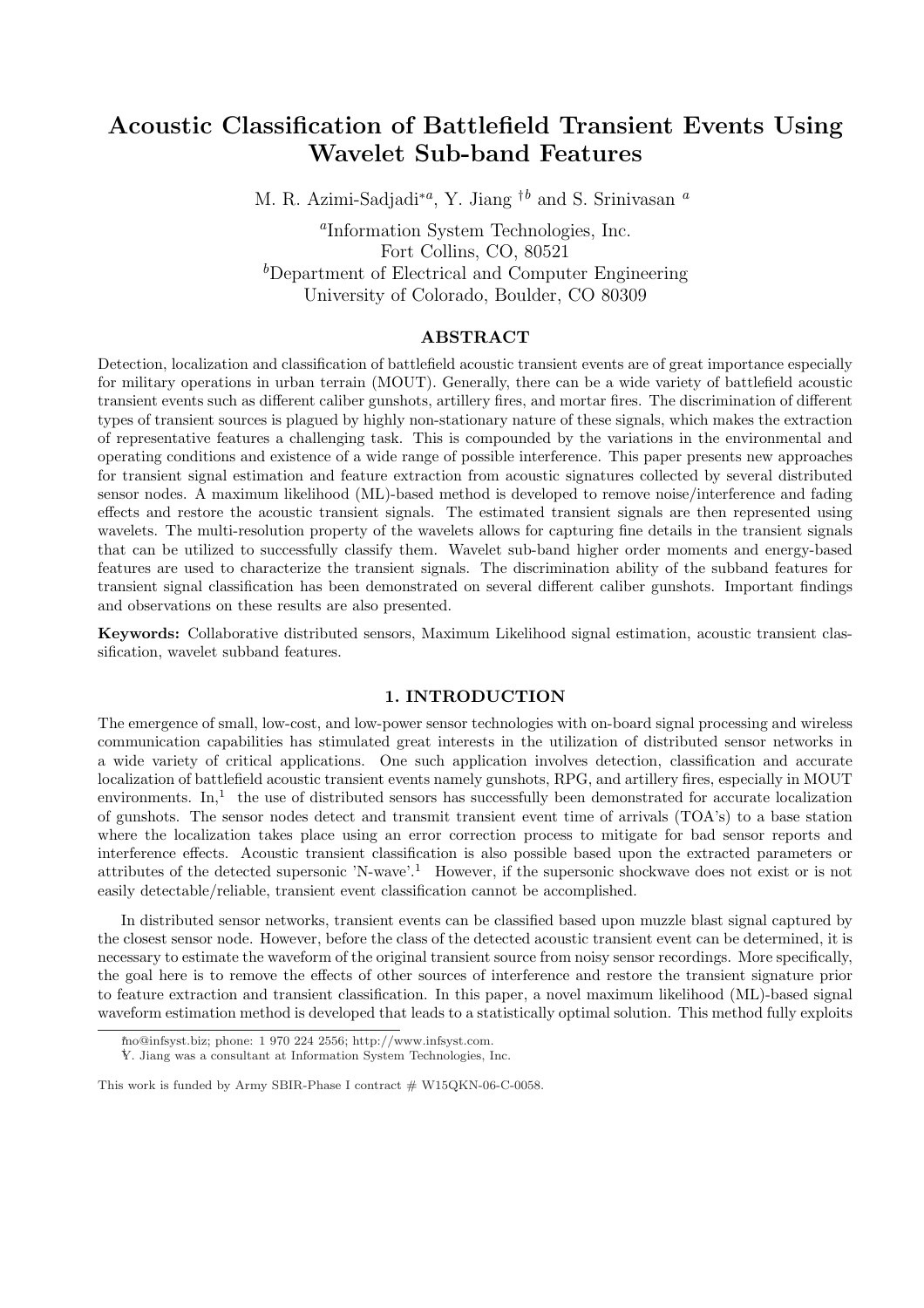the inherent redundancy in the sensor network and hence is very robust. Once the acoustic transient signals are estimated/restored, a wavelet-based feature extraction scheme is applied to the estimated transient signal. This method provides multi-resolution representation of the estimated and restored transient signal, reduces the data dimensionality, and extracts a set of salient subband features that represent the characteristics of the transients. This reduced feature set is then used to classify the transients.

The organization of this paper is as follows. Section 2, describes the transient event detection problem using the distributed sensor network framework. Section 3, presents the proposed ML-based signal estimation and restoration method together with the relevant simulation results. In Section 4, we develop the waveletbased feature extraction method and present the feature separability for discriminating various transient events. Finally, Section 5 gives our concluding remarks and observations on this work as well as some important topics for future research.

#### 2. DISTRIBUTED TRANSIENT EVENT DETECTION

In the distributed transient event detection the sensors need to determine and agree on the presence of a transient signature, its time duration, and more importantly its onset. This is crucial to the success of the subsequent operations including transient localization and classification. An illustration of transient signal detection using distributed sensor networks is shown in Figure 1(a). Several distributed sensors are coordinated by a gateway at the center of the cluster (denoted by "∆") with certain radius (e.g. 50-100 meters). There could be multiple sensor clusters in a distributed sensor network. We assume that the sensors sample the received signal at a fixed sampling rate and each sensor clock is synchronized. The clock synchronization method in,<sup>1</sup> which is based upon message routing, can be used to synchronize the sensor nodes. The sensor positions are also assumed to be known to the base station. Transient signals, such as the flash of an explosion, the launch of an RPG, or machine gunfire are received by a subset of the sensors, especially the ones closer to the source. These transient signals are usually wideband and occupy only a small time duration.



Figure 1. (a) The layout of randomly distributed sensors (denoted by "o") coordinated by a gateway (denoted by " $\Delta$ "). The transient acoustic source is denoted by "∗"; (b) The original clean 20mm gun fire acoustic waveform.

The transient signal model for muzzle blast in presence of noise and multipath is as follows. Most of the time, the signal received by the  $k^{th}$  sensor is only background noise due to the transient nature of the signal of interest, i.e.,

$$
x_k(m) = n_k(m), \qquad k = 1, 2 \dots, K \tag{1}
$$

where K is the number of the sensors. We model background noise  $n_k(m)$  as zero-mean white Gaussian noise with variance  $\sigma_k^2$ . If at time  $T_0$ , a transient signal (e.g. muzzle blast)  $s(m)$  is emitted from a wideband source,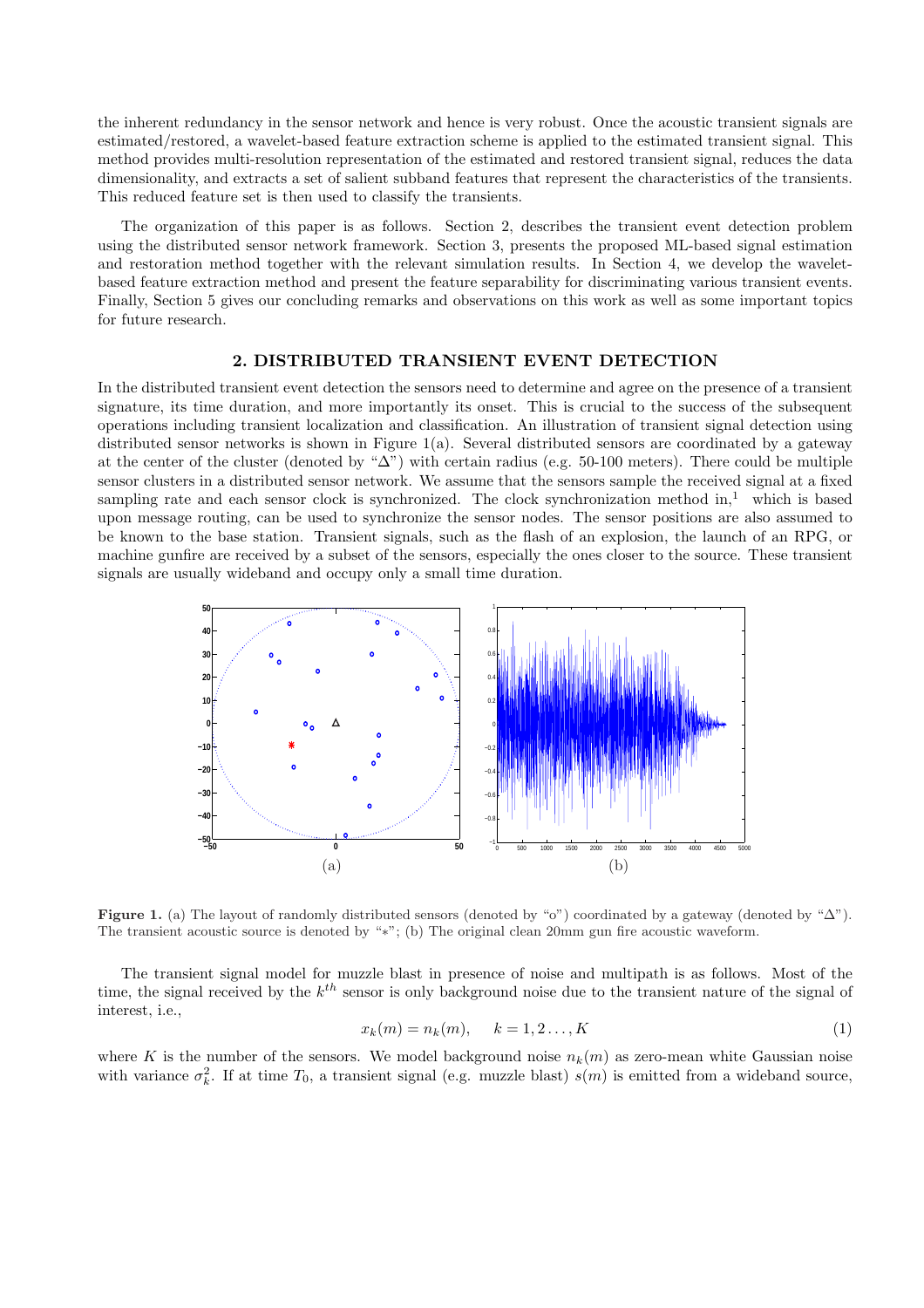then the  $k^{th}$  sensor received signal is

$$
x_k(m) = \begin{cases} \alpha_k s \left( m - \frac{d_{k,s}}{c} \right) + \sum_{j=1}^J \beta_{k,j} s \left( m - \delta_{k,j} \right) + n_k(m), & m = T_0, T_0 + 1, \dots, T_1, \\ n_k(m), & 1 \le m < T_0 \text{ and } T_1 < m \le M, \end{cases}
$$
(2)

where  $\alpha_k = \frac{1}{d_{k,s}}$  represents the effect of signal attenuation which is proportional to its travel distance,  $d_{k,s}$ , between the source and the kth sensor, c is the speed of sound in air, and  $T_1 - T_0$  is the time duration of the transient event. The second term on the right hand side of the first equation in (2) represents the collective effect of the multipath with unknown amplitudes  $\beta_{k,j}$ 's and time delays  $\delta_{k,j}$ 's.

The first step in the process is to detect the presence of the transient events in the signals recorded by all or a subset of the sensor nodes. A simple and yet very effective power-based algorithm for transient signal detection from the muzzle blast component has been developed, which determines not only the existence of the transient but also its onset and time duration. Our power-based detector is closely related to the Nuttall's maximum detector<sup>2</sup> with the difference that we also estimate the onset and duration of the transient. The statistical performance of this detector is also derived.

Here, we present some results on a transient signal associated with 20mm gunfire. The noise-free gunfire acoustic waveform is shown in Figure 1(b). (The .wav files are downloaded from http://www.rcexchange.com/) The sample rate is  $F_s = 4410$ Hz. For a simulated distributed network, the signals received by four sensors at different distances from the source are shown in Figure 2. Note that here a simple distance-based signal attenuation model is imposed. As a result, the prominence of the received transient signal depends only on the distance between the acoustic source and the sensors and hence no phase perturbation, e.g. due to atmospheric effects, are considered. Figure 3 shows the plots of the energy in the snippets of the observed data in four sensors. In our simulation, we choose the snippet length of 42, which corresponds to a time window length of 9.5 millisecond. It can easily be seen from Figures 2 and 3 that different sensors may have different conclusions on the existence of a transient signal as well as on the duration of the signal.



Figure 2. The received data containing the acoustic signal of 20mm gun fire. (a)  $d_{1,s} = 10.7381$ m (b)  $d_{2,s} = 20.2977$ m (c)  $d_{3,s}=29.4732$ m (d)  $d_{4,s}=39.6777$ m.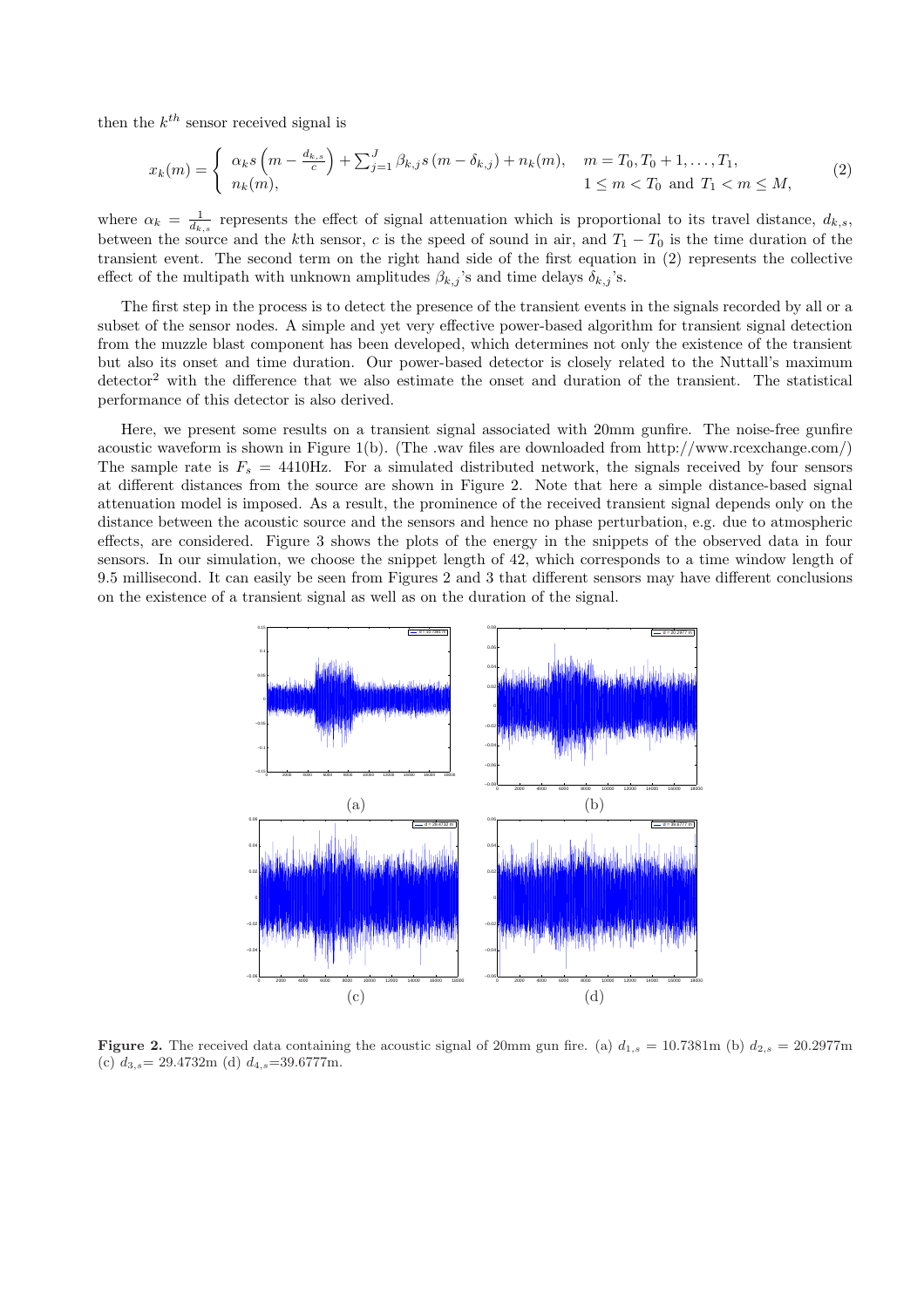

Figure 3. The output of the power detector applied to the signals in Figure 2.

As far as the supersonic projectile is concerned, one of its most observable properties is the shockwave it leaves in its wake. The shockwave is characterized by fast pressure rise times on the order of microseconds, a linear pressure drop to below the ambient pressure and an equally fast return to ambient pressure.<sup>3</sup> These waves are commonly known as N-waves based on their strong resemblance to the letter "N" and are only detectable by the sensors in the proximity of the traveling bullet. Detecting the presence of N-waves to localize snipers is preferred for many reasons. While the muzzle blast can be suppressed, the shockwave cannot. Moreover, multipath is not a major concern here as the shockwave travels directly from the bullet to the sensor. In,<sup>1</sup> a zero-crossing encoder and two state machines are used to detect the presence of N-wave as well as the muzzle blast. After a signal is sampled, it is zero encoded. Details of the signals rise time, fall time, duration, and amplitude are fed into a shockwave detection state machine and a filtered version is sent to a similar machine for detecting muzzle blast. These state machines search for patterns in the signal and are developed using zero-encoded recordings of different gunshots. If the signal has the right features at the right times, the machine confirms the presence of an N-wave, a muzzle blast or both. This method of N-wave detection could be used in conjunction with our power-based detector for the muzzle blast component.

#### 3. ML-BASED JOINT SOURCE LOCALIZATION AND WAVEFORM ESTIMATION

A transient source in a 2-D space can be localized by estimating two time difference of arrivals (TDOA's). On the other hand, we can estimate  $\frac{K(K-1)}{2}$  TDOA's using K spatially separate sensors to generate a very accurate localization by exploiting the redundancy in a network with moderate number of sensors. In,<sup>4</sup> the authors exploit this redundancy by combining weighted hyperbola to make more accurate source localization. However, their algorithm is not only computationally demanding but also ad-hoc. Our proposed approach is based upon searching over a grid on hypothesized source location to maximize the likelihood function. The problem of source localization using search over a hypothesized area has been applied before<sup>5</sup> for locating micro-seismic events. At each grid point, their algorithm calculates the time delays of the signal received by all the sensors. By compensating the time delays, one aligns and combines together the data sequences received by different sensors. They used the energy of the aligned and combined signal as a cost function for this search. The grid point associated with the largest signal energy is determined as the source location.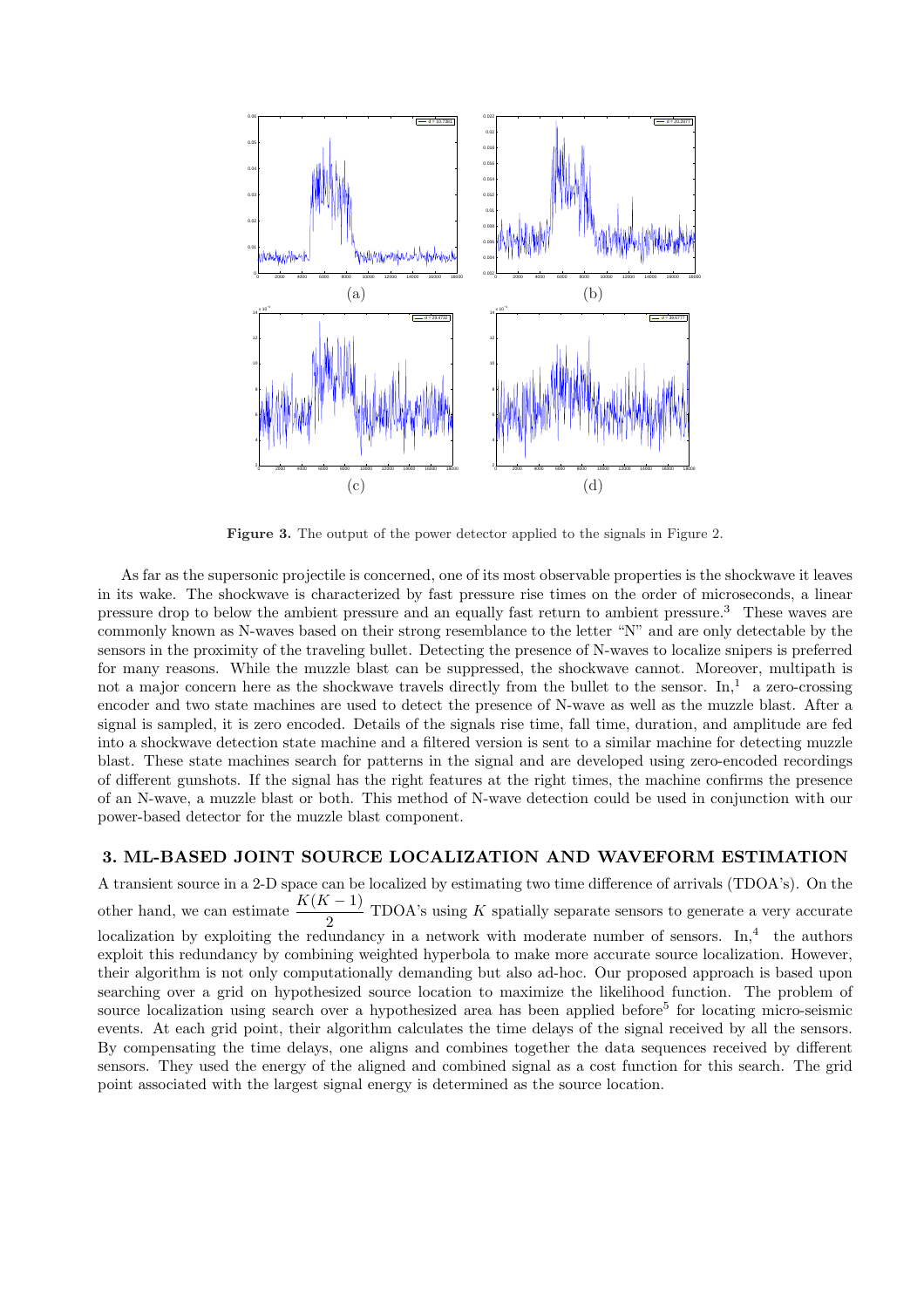In this section, we present a novel ML-based joint source localization and signal waveform estimation method that leads to a statistically optimal solution to this problem. The waveform estimation of the transient signal is crucial for subsequent transient classification. There are numerous interfering sources on the battlefield and in MOUT environments that must be removed for successful transient event discrimination.

The proposed joint signal estimation and source localization method goes like this. We assume that the background noise  $n_k(m)$  is zero-mean Gaussian with variance  $\sigma_k^2$  and the transient signal  $s(m)$  is an unknown deterministic signal. Denote  $\mathbf{x}_k = [x_k(1), \dots, x_k(M)]^T$ , and  $\mathbf{s} = [s(1) \dots s(M)]^T$ , where M is the data length, then the ML estimates of the source location  $\mathbf{p}_s = [x_s y_s z_s]^T$  and s are

$$
\hat{\mathbf{s}}, \hat{x}_s, \hat{y}_s, \hat{z}_s = \arg\max_{\mathbf{s}, x_s, y_s, z_s} f(\{\mathbf{x}_k\}_{k=1}^K | \mathbf{s}, \mathbf{p}_s)
$$
(3)

Suppose the noise received by the sensors are uncorrelated (multipath free environment). Then,

$$
f(\{\mathbf{x}_{k}\}_{k=1}^{K}|\mathbf{s},\mathbf{p}_{s}) = \prod_{k=1}^{K} \left(\frac{1}{\sqrt{2\pi}\sigma_{k}}\right)^{K} \exp\left\{-\frac{\sum_{m=1}^{M} |x_{k}(m) - s(m - d_{k,s}/c)/d_{k,s}|^{2}}{2\sigma_{k}^{2}}\right\}
$$
(4)

Note that  $d_{k,s} =$  $(x_k - x_s)^2 + (y_k - y_s)^2 + (z_k - z_s)^2$ ,  $k = 2, \dots, K$  is obviously a function of  $\mathbf{p}_s$ . We also note that  $\sigma_k$  of the ambient noise can be estimated by calculating the variance of received data during the period when signal is absent and hence is known a priori. The ML estimate given in (4) can be converted to

$$
\hat{\mathbf{s}}, \hat{\mathbf{p}}_s = \arg\min_{\mathbf{s}, \mathbf{p}_s} \sum_{k=1}^K \frac{\sum_{m=1}^M |x_k(m) - s(m - d_{k,s}/c)/d_{k,s}|^2}{\sigma_k^2} \tag{5}
$$

We can use either a grid search<sup>5</sup> or the robust source localization method in<sup>6</sup> for finding the source position. Then, the estimate of **s** is as follows.

$$
\hat{\mathbf{s}} = \arg\min_{\mathbf{s}} \sum_{m=1}^{M} \sum_{k=1}^{K} \left| \frac{x_k(m)}{\sigma_k} - \frac{s(m - \hat{d}_{k,s}/c)}{\sigma_k \hat{d}_{k,s}} \right|^2 \tag{6}
$$

After some simple algebraic manipulations, the sample-wise estimate of s can be given by

$$
\hat{s}(m) = \frac{\sum_{k=1}^{K} \frac{x_k(m + d_{k,s}/c)}{\sigma_k^2 d_{k,s}}}{\sum_{k=1}^{P} \frac{1}{\sigma_k^2 d_{k,s}^2}}
$$
(7)

Although  $d_{k,s}/c$  is in general not an integer, we can round it to the nearest integer. Due to the edge effect, we need at least  $M + \max\{d_{k,s}/c, k = 1, ..., K\}$  samples to estimate a signal waveform with length M. Inserting (7) into the cost function (4), yields the minimum of the cost function as

$$
\sum_{m=1}^{M} \sum_{k=1}^{K} \left| \frac{x_k \left(m + \frac{\hat{d}_{k,s}}{c}\right)}{\sigma_k} \right|^2 - \sum_{m=1}^{M} \left| \frac{\sum_{k=1}^{P} \frac{x_k(m + \frac{\hat{d}_{k,s}}{c})}{\sigma_k^2 d_{k,s}} \right|^2}{\sum_{k=1}^{P} \frac{1}{\sigma_k^2 d_{k,s}^2}}
$$
(8)

Thus, we can decouple the problem of jointly estimating the source location and waveform into two separate steps. The first step is to estimate the source location by minimizing the cost function given in (8) using an iterative search<sup>5</sup> or use the TDOA generated by the method.<sup>6</sup> The second step is to estimate the transient waveform using (7).

This algorithm was applied to the corrupted and faded signals received by the neighboring sensors to estimate the transient signal in Section 2. Figure 4 compares the ML estimate of the transient signal and the raw signal received by the sensor closest to the source, which has the highest confidence level of detection. Comparing the tails of the two signals, one can conclude that ML estimate has significantly higher SNR than the raw data. This SNR improvement is measured to be around 3 dB. Most importantly, we will show in the next section that the features extracted from the estimated transient waveforms are very close to those of the clean signature leading to very good transient discrimination.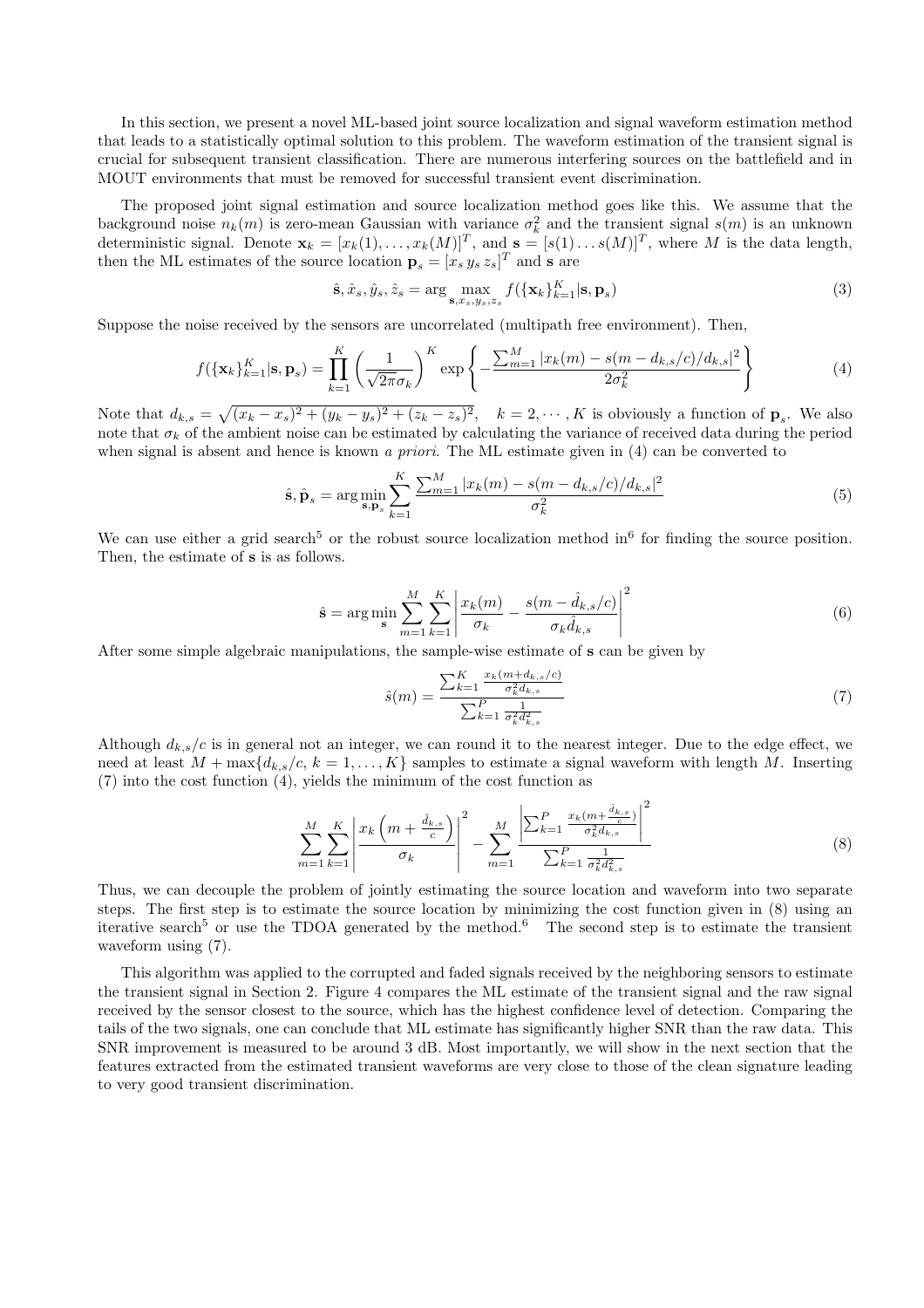

Figure 4. Comparison of ML estimate of waveform estimate and the signal received by the strong sensor.

# 4. WAVELET-BASED FEATURE EXTRACTION FOR TRANSIENT EVENT CLASSIFICATION

In this section, we develop a wavelet-based feature extraction scheme for transient signal representation. The potentially large categories of transient events on the battlefield and in MOUT makes it nearly impossible to identify any one particular type of feature that captures all relevant information for transient classification.<sup>7, 8</sup> For instance, the transient events associated with different weapons have widely different characteristics. We represent each wavelet subband signal using a compact statistical set of features that capture the behavior of each subband signal. The wavelet subband high order moments and energy-based features<sup>7,9</sup> are used to characterize the transient signals. Let  $\mathbf{a}_I$  denote the lowest order approximation and  $\mathbf{d}_1, \cdots, \mathbf{d}_I$  be the J added details in a J-level DWT decomposition<sup>10</sup> of a transient signal. The total energy of the wavelet coefficients is,

$$
E_{total} = \|\mathbf{a}_{J}\|^{2} + \sum_{j=1}^{J} \|\mathbf{d}_{j}\|^{2}
$$
\n(9)

where  $\|\mathbf{a}_J\|^2 = \frac{1}{N_{a_J}}$  $\sum_{k=1}^{N_{a}} |a_{J}(k)|^2$  and  $||\mathbf{d}_j||^2 = \frac{1}{N_{d_j}}$  $\sum_{k=1}^{N_{d_j}} |d_j(k)|^2$ , for  $j = 1, \cdots, J$ .  $N_{a_j}$  and  $N_{d_j}$  are the lengths of the lowest order approximation and  $j<sup>th</sup>$  level added detail subband signals, respectively. The feature vector consists of the normalized energy of the wavelet signals in different subbands,

$$
\mathbf{f} = [\frac{\|\mathbf{d}_1\|^2}{E_{total}}, \cdots, \frac{\|\mathbf{d}_J\|^2}{E_{total}}, \frac{\|\mathbf{a}_J\|^2}{E_{total}}]^T
$$
(10)

Energy normalization is performed to ensure that the feature vectors are invariant to the strength of the observations. This property is highly desirable as it makes the feature vector invariant to the distance between the source and the sensors.

Wavelet subband moment features could also aid in transient event discrimination. Define  $a'_J(k) = \frac{a_J^2(k)}{\|\mathbf{a}_J\|^2}$  and  $d'_{j}(k) = \frac{d_{j}^{2}(k)}{\|\mathbf{d}_{j}\|^{2}}, j \in [1, J]$  that are the normalized squared lowest order approximation and added detail wavelet coefficients in different subbands, respectively. Then, the  $p^{th}$  order ( $p = 2,3$  and 4) central moment corresponding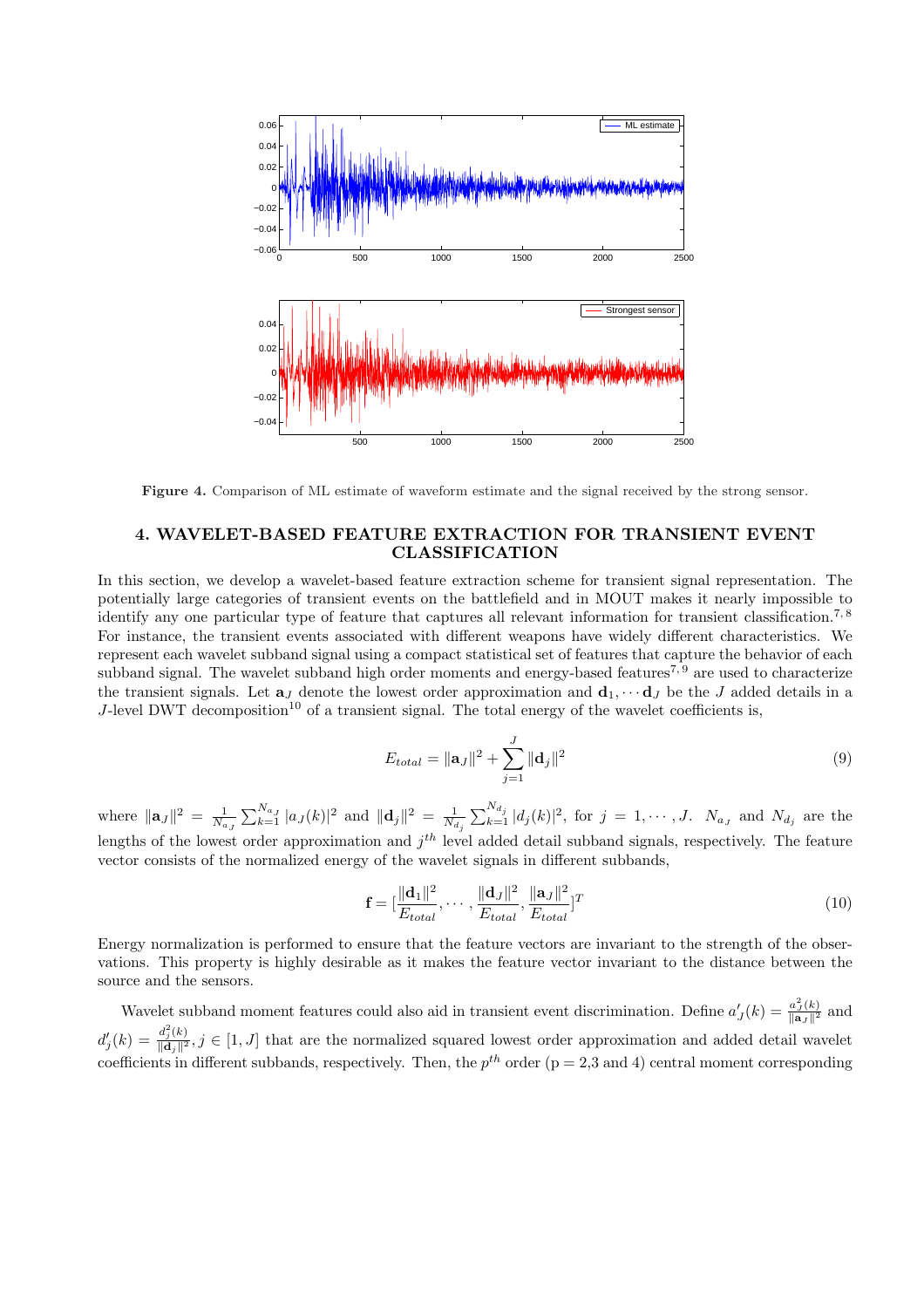to  $j^{th}$  wavelet subband is obtained by treating  $d'_{j}(k)$ ,  $j \in [1, J]$  and  $a'_{J}(k)$  as probability density functions,

$$
\mu_p = \sum_k (k - \mu_1)^p d'_j(k) \tag{11}
$$

where  $\mu_1 = \sum_k k d'_j(k)$  is the mean in this subband. Similar moments are also extracted from the lowest order where  $\mu_1 - \sum_k \kappa a_j(\kappa)$  is the mean in this subband. Similar moments are also extracted from the lowest order<br>approximation subband. The dimensionless moments that describe the average, dispersion, skew and kurtosis are,  $M_1 = \mu_1$ ,  $M_2 = \sqrt{\mu_2}/\mu_1$ ,  $M_3 = \mu_3/M_2^{3/2}$  and  $M_4 = \mu_4/M_2^2 - 3$ , respectively. These wavelet subband moment features provide excellent representation of the transient events.

To show the robustness of the wavelet subband energy and moment features, as well as the performance of the ML-based signal estimation method in Section 3, a preliminary study is conducted here. In this experiment, three acoustic transients namely AK-47, 75mm and 20mm gun fires were considered. The sensor network consisted of three simulated vehicle-mounted systems with 24 acoustic sensors. Each vehicle contains a 3-D volume array of eight microphones mounted on the upper and lower corners of a HMMWV vehicle. The structure of this volume array is based upon the specifications of the MCFS vehicle-mounted system developed by AAI Corporation. The signals received by the sensors on different vehicles are modeled using the model in (2) without considering the multipath effects. However, coherence loss due to signal attenuation or fading as a function of distance is considered in the model. The three vehicles were randomly placed in a coverage area of radius 100m. The source was also randomly placed within a 3-D volume of 100m radius at every Monte Carlo simulation. A total of 20 trials were tried where at every trial a different distributed sensor network was adaptively formed from sensors mounted on these vehicles depending on the relative locations of the vehicles and the source. The transient waveforms were estimated from these observations using the ML-based method described in Section 3, assuming that only a few sensors contain strong direct path (line-of-sight) signals. The wavelet subband energy and wavelet subband moment features were then extracted from the estimated signal associated with the closest sensor to the source using 8-level and 3-level DWT, respectively. Figure 5 (a) shows the 2-D scatter plot of two (4th and 5th out of 9 subband energy features) wavelet subband energy components; while Figure 5 (b) shows the 2-D scatter plot of two (out of 16 moments from 4 subbands) wavelet subband moments, which correspond to the first order moment of the third level detail and the lowest order approximation coefficients. These features were selected since they exhibited high discrimination ability out of all 25 features. The samples that are indicated by solid diamond, circle and cross correspond to the features extracted from the original (clean) transient signals while those that are hollow correspond to the estimated signal waveforms. The clustering of the features for these three different transient sources is a clear indication that the feature vectors are unaffected by the variation in distance between the source and the sensors. These results also indicate that the feature vectors of the estimated waveforms closely resemble those of the original (clean) sources. Moreover, as far as AK-47, 20mm and 75mm gunshots are concerned, the feature space is linearly separable in the wavelet domain using our feature extraction method. Thus, a simple classifier can successfully discriminate these three types of gunshots with high classification accuracy.

## 5. CONCLUSIONS

Sparse distributed sensor networks that consist of several single low-cost low-power sensor nodes (acoustic, seismic, etc.) offer numerous important benefits including: simplicity and ease in deployment, large coverage area, better spatial resolution for separating multiple closely spaced targets, less hardware complexity and hence significantly lower costs, more flexibility in configuring different dynamic sensor array configurations, and potential widespread applications in urban warfare, homeland security, border patrol, industrial monitoring, etc. For transient event (e.g. gunshots) detection, localization, and classification problems, distributed sensor processing also allows for better detection and capture of the supersonic shockwave in multipath rich environments as well as better shooter localization accuracy owing to larger coverage area.

This paper develops a novel algorithm to estimate and restore the transient signal waveform (muzzle blast) by removing the fading effect (e.g. due to acoustic pressure loss) as well as uncorrelated interference (ambient noise). Using this ML-based method source localization is also possible using a search process. The estimated waveform is then used to develop and test subband-based feature extraction methods using wavelet transform to